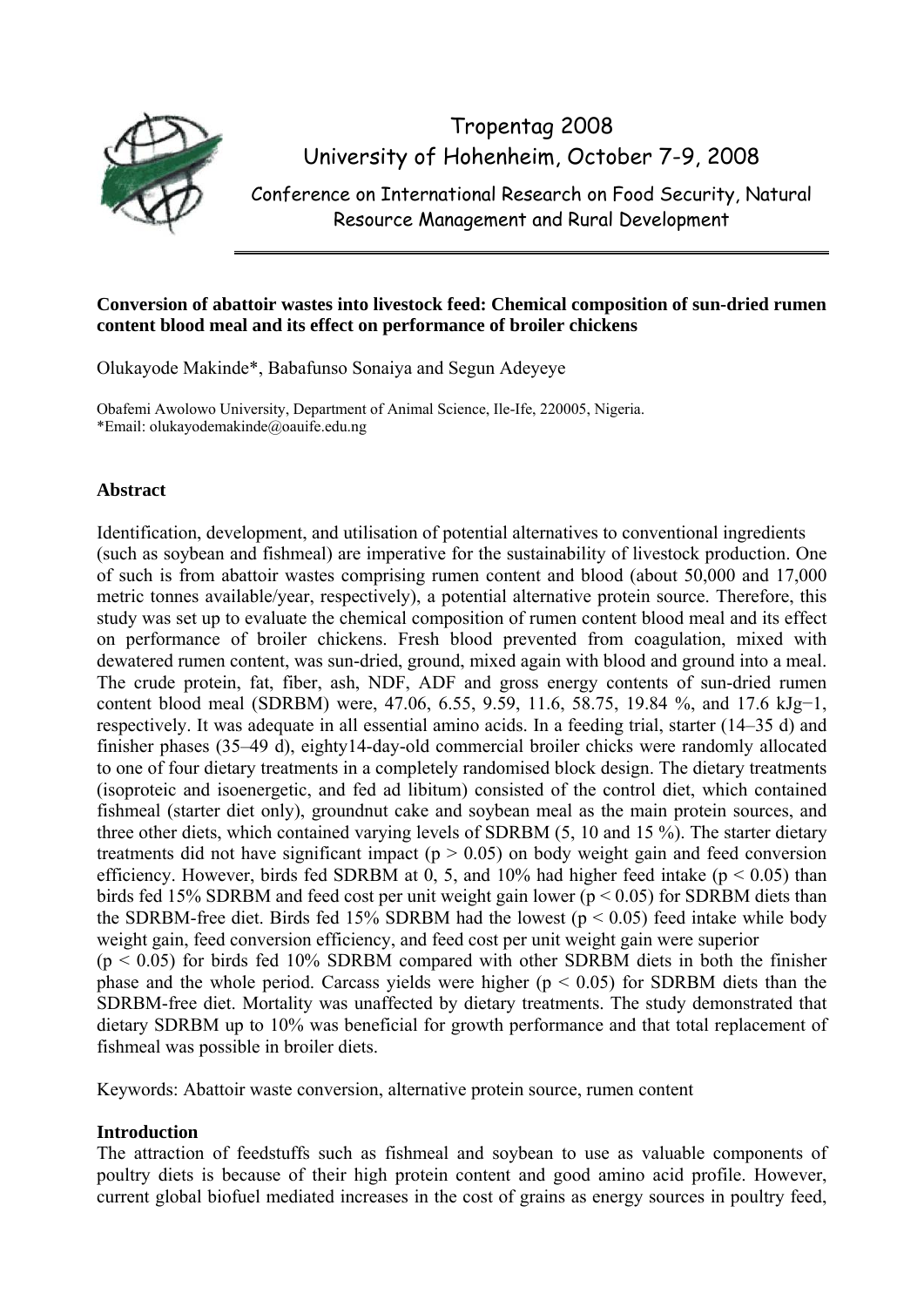may constrain this utilisation because of their high cost since they are mostly imported. Therefore, identification, development, and utilisation of potential alternatives are imperative for the sustainability of livestock production. One of such is from abattoir wastes comprising rumen content and blood, a potential alternative protein source.

Rumen content and blood are substantial wastes (about 50,000 and 17,000 metric tonnes available/year, respectively; Makinde, 2006) generated daily at abattoirs in Nigeria (Adeniji, 1995; Odunsi, *et al.*, 2004). Rumen content is plant material at various stages of digestion rich in microbial protein (Emmanuel, 1978; McDonald et al., 1990). Blood is a source of high quality protein as blood meal (80-90% crude protein high in the essential amino acids, especially lysine; NRC, 1994), and nutritional value of blood meal increases when fed in combination with other protein sources (Ilori et al., 1984; Dafwang et al., 1986). Therefore, a combination of rumen content and blood assures a potential alternative protein source. However, results from growth performance trials have been variable and a simple standard processing method is not available and despite previous work on such a combination as feed for poultry (Adeniji, 1995; Lien, *et al*., 1995; Odunsi, 2003; Odunsi, *et al.*, 2004). These studies involved the heating of blood for various time-periods, but blood is sensitive to heat damage (reduction in the availability of essential amino acids due to reactions between lysine and reducing sugars; NRC, 1994). However, sun drying offers a cheaper and probably less deleterious alternative (Azad, 2008). Therefore, this study involved development of a simple processing method for rumen content and blood employing sun drying and evaluation of the nutritive value of such sun-dried rumen content blood meal (SDRBM) as feedstuff for broiler chickens. Conversion of these wastes into animal feed will increase the flexibility of ration formulation, conserve foreign exchange, and reduce environmental pollution.

### **Materials and Methods**

Fresh rumen content obtained from the rumen of slaughtered cattle was dewatered with a 10-ton hydraulic press for 30 minutes and the resulting press cake broken up by sieving through a 2 mm wire mesh sand sieve. Fresh blood (prevented from coagulating by mixing with18 g common salt/liter blood) mixed with the dewatered rumen content (DRC), sun-dried for between 3-4 h, ground, mixed again with blood and ground into a meal after drying again.

Chemical composition of DRC and SDRBM were determined using standard procedures of AOAC (1990). The crude fiber fraction was further partitioned into neutral detergent fiber (NDF), acid detergent fiber (ADF) and hemicellulose fractions (Van Soest *et al.*, 1991). Amino acid composition of SDRBM was determined following acid hydrolysis using a Technicon® Sequential Multisample Amino Acid Analyzer (TSM-1, model DNA 0209, Swords Co., Dublin, Ireland; reproducibility,  $\pm 3\%$ ) at the Zoology Department, University of Jos, Jos, Nigeria. The gross energy content of the vegetable-carried meals was determined by oxygen bomb calorimeter (Gallenkamp Ballistic Bomb Calorimeter, Cambridge Instrument Co. Ltd, England).

The concentrations of calcium, iron, zinc magnesium, manganese and copper were determined according the methods of AOAC (1990). Phosphorus was estimated using the stannous-chloride method.

The experiment was divided into two phases, starter (14-35 d) and finisher (35-49 d) phases. Eighty14-day-old commercial broiler chicks (Anak-2000 strain) were randomly allocated to four dietary treatments replicated four times with five birds per replicate (Table 1) in a completely randomized block design. The dietary treatments consisted of the control diet, which contained fishmeal (starter diet only), and three other diets, which contained varying levels of SDRBM at 5, 10, and 15 %. The test diets for the starter phase were formulated to be isocaloric and isonitrogenous containing 12.6 MJ ME/kg and 22% crude protein (PTF, 1992), and the finisher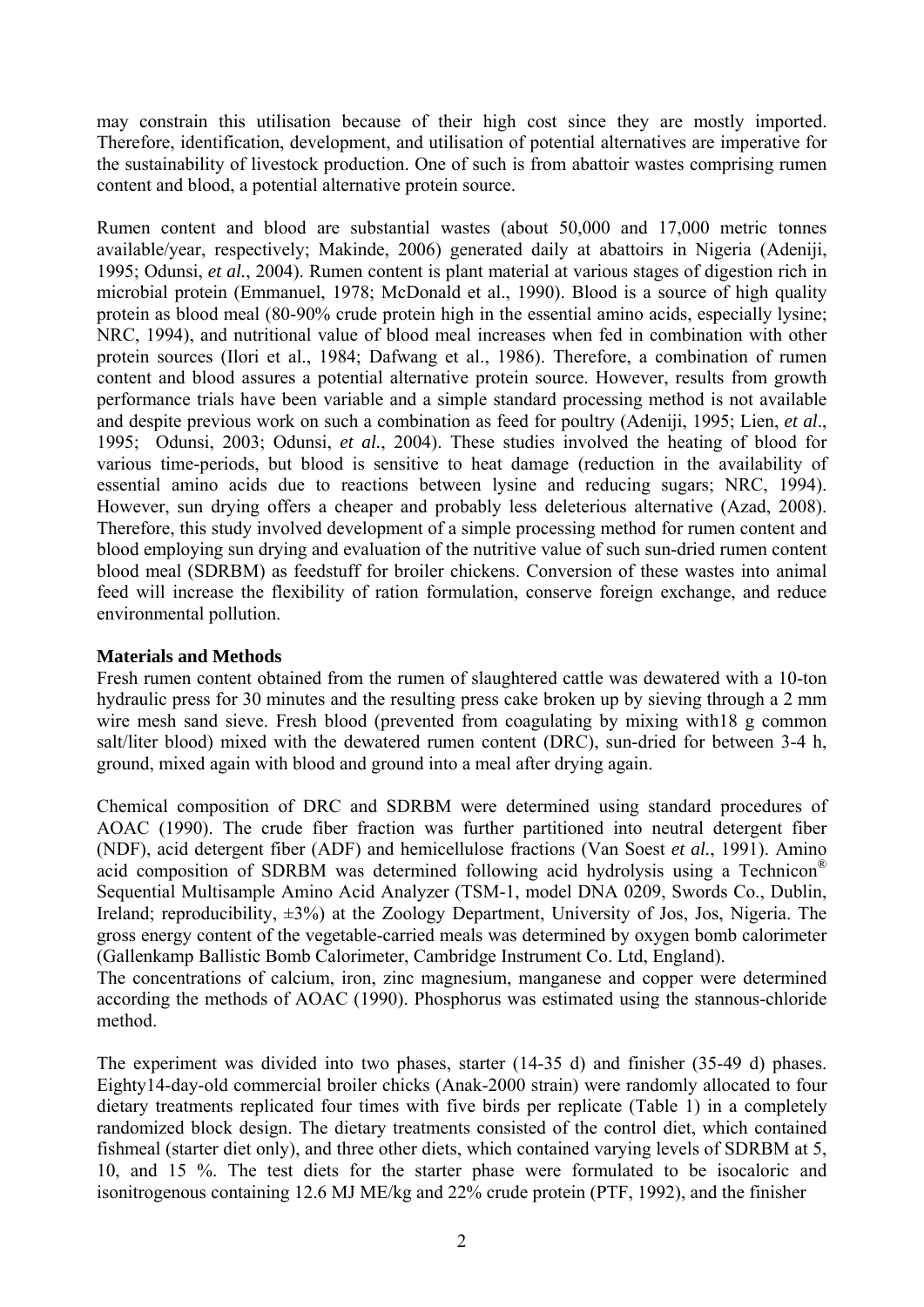|                                     | SDRBM <sup>1</sup> (% diet) |                  |                  |                  |                  |                  |                  |                  |  |  |  |  |
|-------------------------------------|-----------------------------|------------------|------------------|------------------|------------------|------------------|------------------|------------------|--|--|--|--|
|                                     |                             | <b>Starter</b>   |                  |                  |                  | Finisher         |                  |                  |  |  |  |  |
| <b>Ingredients</b>                  | $\boldsymbol{0}$            | 5                | 10               | 15               | $\boldsymbol{0}$ | 5                | 10               | 15               |  |  |  |  |
| Maize                               | 58.94                       | 58.64            | 59.58            | 60.65            | 61.42            | 62.47            | 63.75            | 64.37            |  |  |  |  |
| Soya bean meal                      | 16.0                        | 16.0             | 16.0             | 12.35            | 15.8             | 9.8              | 7.2              | 4.25             |  |  |  |  |
| Groundnut cake                      | 14.5                        | 15.38            | 10.0             | 8.2              | 7.0              | 7.8              | 4.5              | 2.85             |  |  |  |  |
| Fishmeal                            | 3.0                         | $\boldsymbol{0}$ | $\boldsymbol{0}$ | $\boldsymbol{0}$ | $\boldsymbol{0}$ | $\boldsymbol{0}$ | $\boldsymbol{0}$ | $\boldsymbol{0}$ |  |  |  |  |
| <b>SDRBM</b>                        | $\mathbf{0}$                | 5                | 10               | 15               | $\boldsymbol{0}$ | 5                | 10               | 15               |  |  |  |  |
| Wheat offal                         | 4.06                        | 1.48             | 0.92             | 0.3              | 12.28            | 11.43            | 11.05            | 10.03            |  |  |  |  |
| Bone meal                           | 2.7                         | 2.7              | 2.7              | 2.7              | 2.7              | 2.7              | 2.7              | 2.7              |  |  |  |  |
| Premix $3$                          | 0.25                        | 0.25             | 0.25             | 0.25             | 0.25             | 0.25             | 0.25             | 0.25             |  |  |  |  |
| Salt                                | 0.25                        | 0.25             | 0.25             | 0.25             | 0.25             | 0.25             | 0.25             | 0.25             |  |  |  |  |
| Lysine                              | 0.15                        | 0.15             | 0.15             | 0.15             | 0.15             | 0.15             | 0.15             | 0.15             |  |  |  |  |
| Methionine                          | 0.15                        | 0.15             | 0.15             | 0.15             | 0.15             | 0.15             | 0.15             | 0.15             |  |  |  |  |
| Calculated composition <sup>3</sup> |                             |                  |                  |                  |                  |                  |                  |                  |  |  |  |  |
| $ME$ in MJ $kg^{-1}$                | 12.56                       | 12.56            | 12.56            | 12.56            | 12.34            | 12.34            | 12.34            | 12.34            |  |  |  |  |
| $\%CP$                              | 22.19                       | 22.01            | 22.04            | 22.05            | 18.02            | 18.17            | 18               | 18.18            |  |  |  |  |
| %CF                                 | 3.32                        | 3.39             | 4.47             | 4.95             | 3.65             | 4.08             | 4.57             | 5.05             |  |  |  |  |
| $\%Ca$                              | 1.26                        | 1.09             | 1.09             | 1.09             | 1.07             | 1.07             | 1.07             | 1.07             |  |  |  |  |
| $\%P$                               | 0.96                        | 0.79             | 0.79             | 0.76             | 0.79             | 0.74             | 0.72             | 0.7              |  |  |  |  |
| %Lysine                             | 1.15                        | 1.38             | 1.67             | 1.9              | 0.97             | 1.18             | 1.43             | 1.69             |  |  |  |  |
| %Methionine                         | 0.48                        | 0.48             | 0.5              | 0.52             | 0.42             | 0.44             | 0.46             | 0.48             |  |  |  |  |
| Cost of diet (N/kg)                 | 60.79                       | 49.82            | 49.55            | 48.19            | 54.06            | 51.99            | 50.99            | 47.14            |  |  |  |  |

**Table 1. Gross and nutrient composition of experimental broiler starter and finisher diets** 

 ${}^{1}$ SDRBM = sun-dried rumen content blood meal.

²Provides per kg of diet: Vitamin A, 12,500 IU; Vitamin D, 2,500 IU; Vitamin E, 40 mg; Vitamin K, 2 mg; Vitamin B1, 3 mg; Vitamin B2, 5.5 mg; Niacin 55 mg; Calcium pantothenate, 11.5 mg; Vitamin B 6, 5mg; Vitamin B 12, 0.025 mg; Choline chloride, 500 mg; Folic acid, 1 mg; Biotin, 0.08 mg; Manganese, 120 mg; Iron, 100 mg; Zinc, 80 mg; Copper, 8.5 mg; Iodine, 1.5 mg; Cobalt, 0.3 mg; Selenium, 0.12 mg; Anti-oxidant, 120 mg.

 ${}^{3}$ ME = metabolizable energy; CP = crude protein; CF = crude fiber; Ca = calcium; P = phosphorous (total).

phase formulated to contain 12.34 MJ ME/kg and 18% crude protein (PTF, 1992). The birds were confined in floor pens  $(0.3 \text{ m}^2$  /bird) with wood shavings in an open-sided poultry house constructed from wood and wire gauze, with asbestos roof and concrete floor. Birds were fed ad libitum with free access to water and routine management and vaccination were carried out.

Data on feed consumption, average daily gain (ADG), average daily feed intake (ADFI), feed conversion ratio (FCR) were determined weekly and records of mortality/veterinary intervention kept. Carcass yield (from three birds selected randomly/pen) calculated as dressed weight per unit live weight excluded all the organs, head, feathers, neck and shanks. Economics of production were evaluated by considering feed cost/kg feed, feed cost/kg gain, cost of production/kg gain, and benefit/kg gain.

Data were analyzed as completely randomized block design using the General Linear Models procedure of SAS® (2000) for analysis of variance (ANOVA). The four replicates per treatment were considered as blocks in order to increase the precision of the experiment. Differences between means were resolved by Duncan's multiple range test of the SAS<sup>®</sup> statistical package. Statistical significance was established when probability was less than 5% level of significance.

#### **Results and Discussion**

The chemical composition of DRC and SDRBM in Table 2 indicates that the potential feeding value of DRC increased after mixing with blood. Crude protein (CP) content increased about four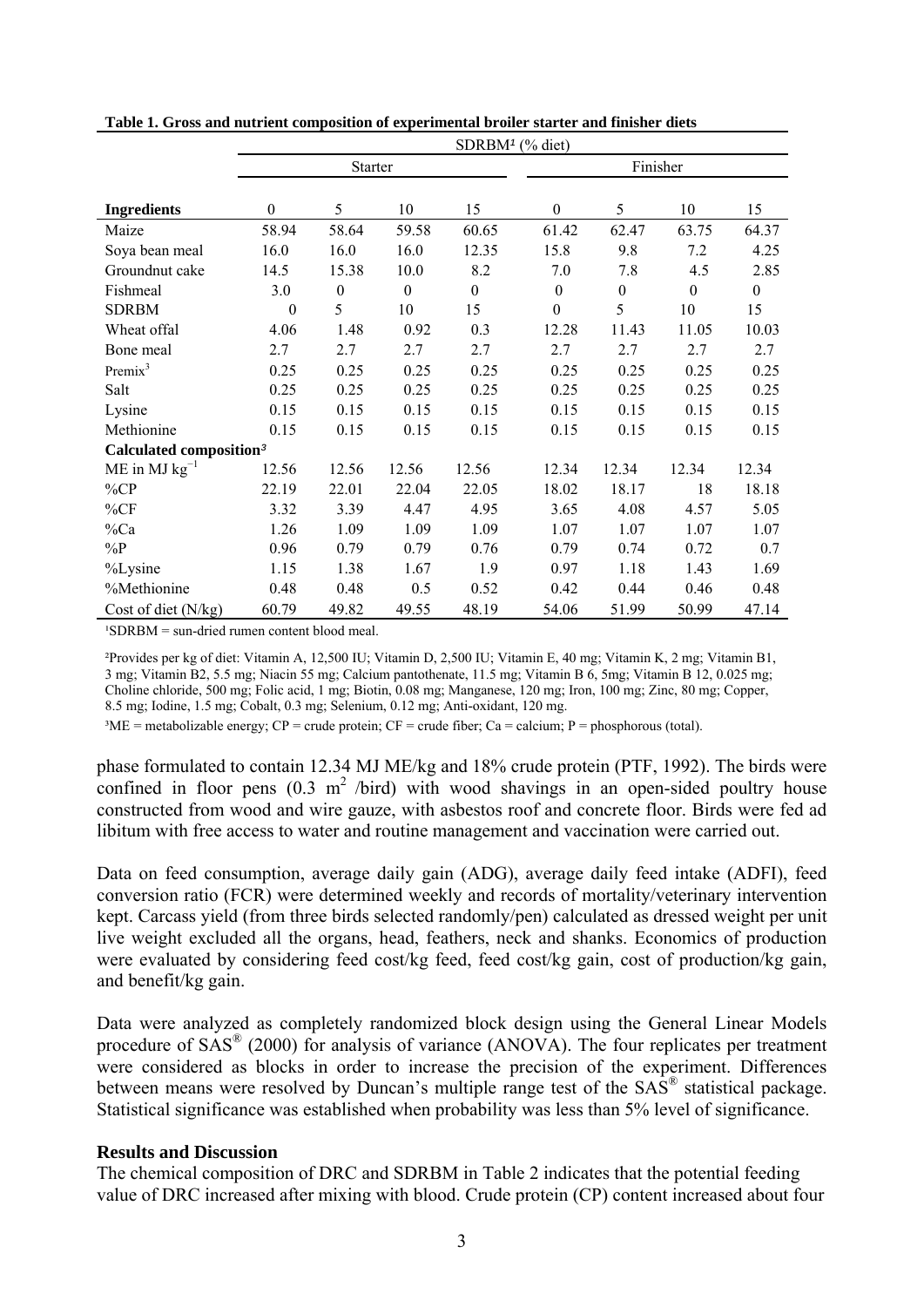|                    | Rumen     | SDRBM <sup>2</sup> | Vat dried <sup>3</sup> |  |  |
|--------------------|-----------|--------------------|------------------------|--|--|
| Composition        | content   |                    | blood meal             |  |  |
| Dry Matter,%       | 71.15     | 89.10              | 92                     |  |  |
| $GE, kJg^{-1}$     | 12.6      | 17.6               | 21.8                   |  |  |
| Crude protein,%    | 12.85     | 47.06              | 77.1                   |  |  |
| Arginine, %        | <b>NA</b> | 2.68               | 3.34                   |  |  |
| Histidine, %       | NA        | 1.03               | 5.06                   |  |  |
| Isoleucine, %      | <b>NA</b> | 1.28               | 0.91                   |  |  |
| Leucine, %         | <b>NA</b> | 2.42               | 10.99                  |  |  |
| Lysine, %          | NA        | 1.89               | 7.04                   |  |  |
| Methionine, %      | <b>NA</b> | 0.8                | 0.99                   |  |  |
| Phenylalanine, %   | <b>NA</b> | 1.6                | 5.34                   |  |  |
| Threonine, %       | NA        | 1.13               | 4.05                   |  |  |
| Valine, %          | <b>NA</b> | 1.98               | 7.05                   |  |  |
| Alanine, %         | <b>NA</b> | 1.06               | <b>NA</b>              |  |  |
| Aspartic acid, %   | NA        | 3.34               | NA                     |  |  |
| Cystine, %         | NA        | 0.76               | NA                     |  |  |
| Glutamic acid, %   | <b>NA</b> | 4.29               | <b>NA</b>              |  |  |
| Glycine, %         | NA        | 2.04               | 4.59                   |  |  |
| Proline, %         | <b>NA</b> | 0.98               | <b>NA</b>              |  |  |
| Serine, %          | <b>NA</b> | 1.12               | 3.14                   |  |  |
| Tyrosine, %        | NA        | 1.02               | 2.07                   |  |  |
| Tryptophan, %      | NA        | NA                 | NA                     |  |  |
| Crude fiber,%      | 9.45      | 9.59               | 0.55                   |  |  |
| NDF, $\%^4$        | 80.60     | 58.75              | 13.6                   |  |  |
| ADF, $\frac{9}{5}$ | 42.80     | 19.84              | 1.8                    |  |  |
| Hemicellulose, %   | 37.80     | 43.22              | 11.8                   |  |  |
| Ether extract, %   | 3.35      | 6.55               | 1.6                    |  |  |
| NFE, %             | 37.14     | 14.3               | <b>NA</b>              |  |  |
| Ash, %             | 8.36      | 11.6               | NA                     |  |  |
| Ca, mg/kg          | NA        | 0.76               | 3700                   |  |  |
| $P$ , mg/kg        | NA        | 4.7                | 2700                   |  |  |
| Mg, mg/kg          | <b>NA</b> | 0.57               | 1100                   |  |  |
| Fe, mg/kg          | NA        | 6.8                | 1,922.00               |  |  |
| Mn, mg/kg          | NA        | 0.78               | 6                      |  |  |
| Cu, mg/kg          | <b>NA</b> | 2.64               | 11                     |  |  |
| Zn, mg/kg          | <b>NA</b> | 0.03               | 38                     |  |  |

**Table 2. Chemical composition of dewatered rumen content, sun-dried rumen content blood meal and vat**dried blood meal<sup>1</sup>

<sup>1</sup>Values are means of duplicate samples;  $NA = Not$ analysed.

 ${}^{2}$ SDRBM = sun-dried rumen content blood meal.

 $3$ Values obtained from from NRC (1994) and NRC (1998).

 ${}^{4}$ NDF = neutral detergent fiber.

 ${}^{5}$ ADF = neutral detergent fiber.

times and gross energy increased to that comparable to NRC, 1994 value for yellow corn (17.6 vs. 20  $kJg^{-1}$ ). The CP was more than half the values for fishmeal and vat-dried blood meal (47 vs. 72 and 77%, respectively) and the total essential amino acid content more than adequate compared with NRC (1994) amino acid requirements for broiler chickens (0-8 weeks of age). The crude fiber content was much lower than that given by Jurgens (1978) for feedstuffs considered as roughages or forages (9.6 vs. 18%). These results indicate a good potential for use as protein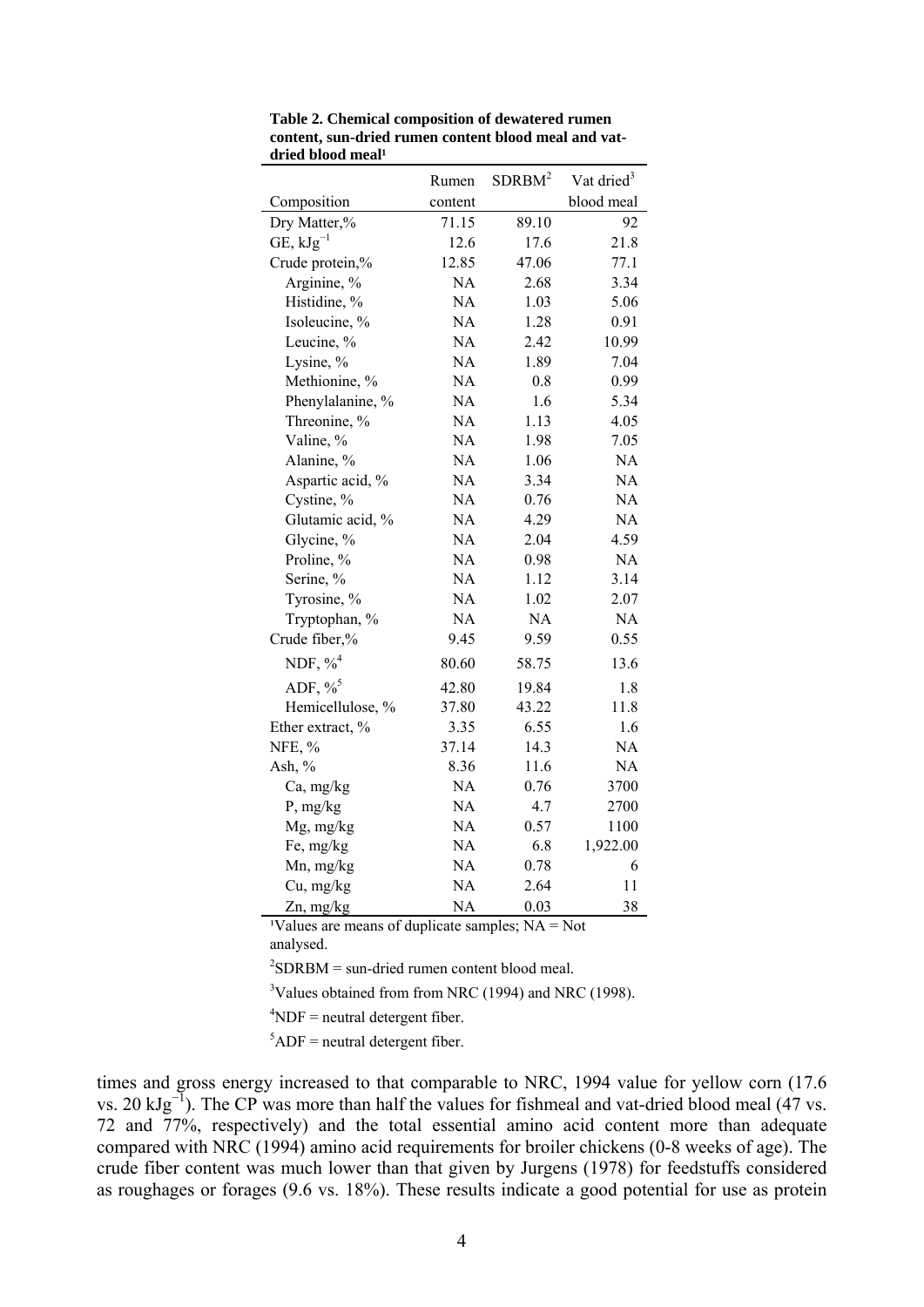supplement in broiler chicken diets. However, the content of the mineral elements was poorer than vat-dried blood meal.

Table 3 shows data on the effect of dietary SDRBM on the growth performance of the broiler chickens at the starter phase (14-35 d), finisher phase (35-49 d), and entire period (14-49 d). The starter dietary treatments did not have significant impact ( $p > 0.05$ ) on average final body weights, body weight gain and feed conversion efficiency. However, birds fed SDRBM at 0, 5, and 10% had higher feed intake ( $p < 0.05$ ) than birds fed 15% SDRBM and feed cost per unit weight gain lower ( $p < 0.05$ ) for all SDRBM diets than the SDRBM-free diet. These results indicate that no advantage was gained by fishmeal over SDRBM diets. Donkoh et al. (1999) observed that inclusion of up to 7.5% solar-dried blood meal in broiler diets allowed the reduction of fishmeal in the diets without affecting growth performance. In both the finisher phase and the entire period, birds fed 15% SDRBM had the lowest ( $p < 0.05$ ) feed intake. This is probably due to increasing fibrousness of the diets as the inclusion level of SDRBM was increased since fiber limits feed utilization in poultry production (Onifade, 1993; Bolarinwa, 1998). Final body weight, body weight gain, feed conversion efficiency, and feed cost per unit weight gain were superior ( $p < 0.05$ ) for birds fed 10% SDRBM compared with all other diets in both the finisher phase and the entire period. Carcass yields were higher ( $p < 0.05$ ) for all SDRBM diets than the 0% SDRBM diet. Mortality was unaffected by dietary treatments. These results emphasize the quality of SDRBM as a good substitute to fishmeal in broiler diets.

The study demonstrated that dietary SDRBM up to 10% was beneficial for growth performance and that total replacement of fishmeal was possible in broiler diets. Further studies that could raise the inclusion level of SDRBM in broiler chicken diets will contribute to a reduction in feed costs and environmental pollution from blood and rumen content.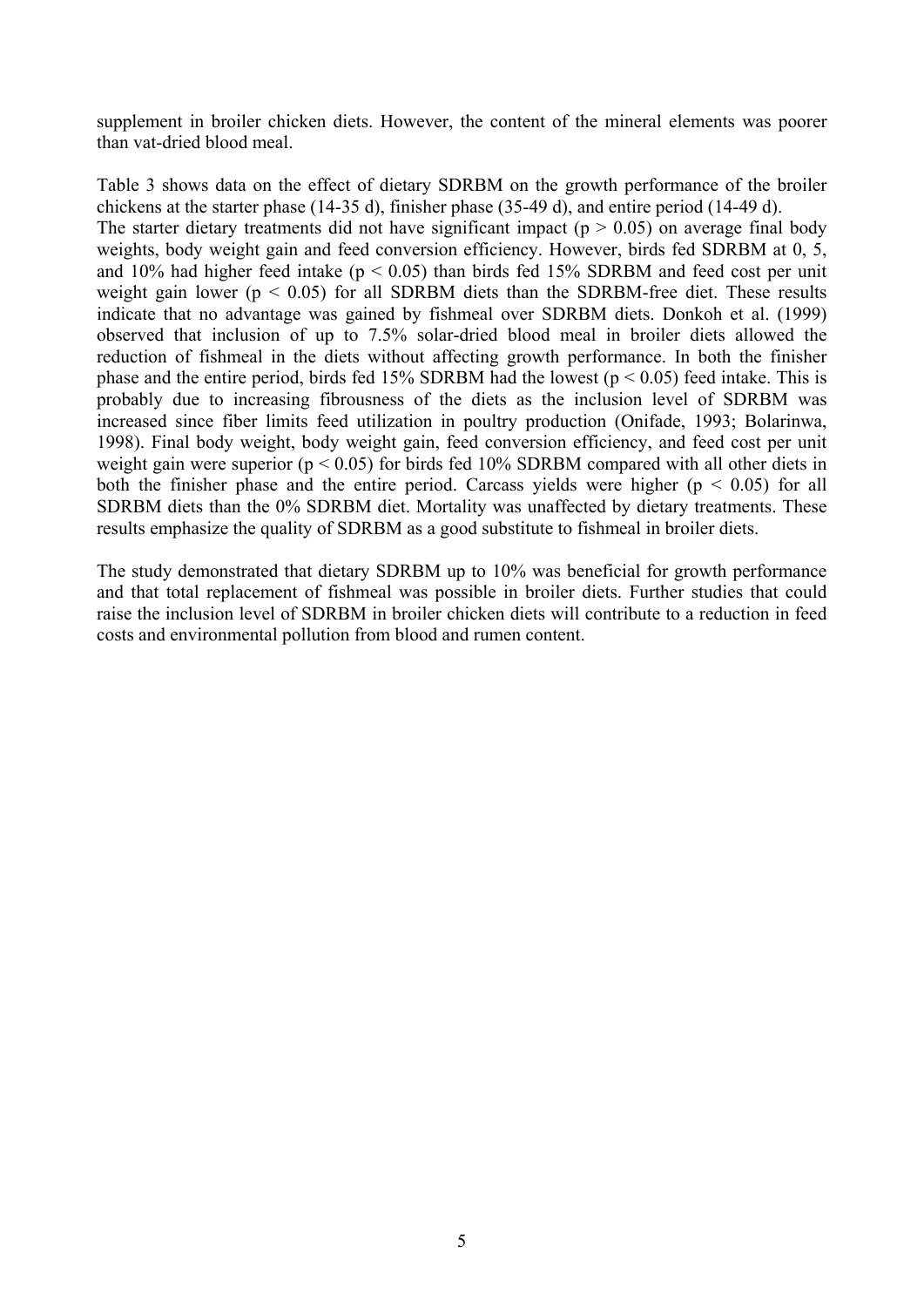| $F1 = F1 + F2 + F3 + F4$          |                                       |                   |                 |            |                          |                     |                 |                   |                  |                          |                    |                   |                    |                     |       |
|-----------------------------------|---------------------------------------|-------------------|-----------------|------------|--------------------------|---------------------|-----------------|-------------------|------------------|--------------------------|--------------------|-------------------|--------------------|---------------------|-------|
|                                   | Starter (14-35 d)                     |                   |                 |            |                          | Finisher $(35-49d)$ |                 |                   |                  | Overall (14-49 d)        |                    |                   |                    |                     |       |
|                                   | Levels of SDRBM <sup>1</sup> (% diet) |                   |                 |            | Levels of SDRBM (% diet) |                     |                 |                   |                  | Levels of SDRBM (% diet) |                    |                   |                    |                     |       |
| Parameters                        | $\theta$                              |                   | 10              | 15         | $SE^2$                   |                     |                 | 10                | 15               | SE                       | $\theta$           |                   | 10                 | 15                  | SE    |
| AIB $(g/bird)^3$                  | 227.3                                 | 226               | 224.9           | 212.4      |                          | 948.2               | 970.4           | 982.8             | 917.3            |                          | 227.3              | 226               | 224.9              | 212.4               |       |
| AFBW $(g/bird)^4$                 | 948.2                                 | 970.4             | 982.8           | 917.3      | 9.30                     | $1639.2^a$          | $1572.4^{ab}$   | $1737.9^{\circ}$  | $1446.8^{b}$     | 16.50                    | $1639.2^a$         | $1572.4^{ab}$     | $1737.9^a$         | 1446.8 <sup>b</sup> | 16.50 |
| ADG $(g/bird)^5$                  | 34.3                                  | 35.5              | 36.1            | 33.6       | 0.40                     | $49.4^{\circ}$      | 43 <sup>b</sup> | $53.9^{a}$        | $37.8^{b}$       | 1.20                     | $40.3^{ab}$        | $38.5^{bc}$       | $43.2^{\rm a}$     | $35.3^\circ$        | 0.65  |
| ADFI $(g/bird)^6$                 | $81.2^a$                              | 80.1 <sup>a</sup> | 80 <sup>a</sup> | $74.5^{b}$ | 0.60                     | $163.8^{a}$         | $155.1^{ab}$    | $154.2^{ab}$      | $148.6^{b}$      | 1.34                     | 110.8 <sup>a</sup> | $110.1^a$         | 109.7 <sup>a</sup> | $104.1^{b}$         | 0.76  |
| $FCR^7$                           | 2.37                                  | 2.26              | 2.24            | 2.22       | 0.01                     | $3.32^{bc}$         | $3.66^{ab}$     | 2.87 <sup>c</sup> | $3.94^{\circ}$   | 0.06                     | $2.75^{ab}$        | $2.88^{a}$        | $2.55^{b}$         | $2.95^{\rm a}$      | 0.02  |
| Carcass yield (%)                 |                                       |                   |                 |            |                          |                     |                 |                   |                  |                          | $62.0^{b}$         | 66.8 <sup>a</sup> | $67.2^a$           | $67.5^{\circ}$      | 0.45  |
| Mortality (number)                |                                       | $\theta$          |                 | $\theta$   |                          | $\boldsymbol{0}$    | $\theta$        | $\theta$          | $\boldsymbol{0}$ |                          |                    | $\theta$          |                    | $\theta$            |       |
| $FC/kg(N)^8$                      | 60.8                                  | 49.8              | 49.6            | 48.2       |                          | 54.1                | 51.9            | 50.9              | 47.1             |                          | 57.4               | 50.9              | 50.3               | 47.7                |       |
| $FC/kg$ gain $(N)$                | $143.9^{a}$                           | $112.8^{b}$       | $110.9^{b}$     | $106.9^b$  | 1.90                     | $179.8^{ab}$        | $190.5^a$       | $146.2^{\circ}$   | $185.9^{ab}$     | 2.60                     | $157.8^{\circ}$    | $146.5^{ab}$      | $128.2^{\circ}$    | $140.7^{bc}$        | 1.8   |
| $CP/kg$ gain <sup>9</sup> (N)     |                                       |                   |                 |            |                          |                     |                 |                   |                  |                          | 341.8 <sup>a</sup> | $330.5^{ab}$      | $312.2^{\circ}$    | $324.7^{bc}$        | 1.8   |
| Benefit/kg <sup>10</sup> gain (N) |                                       |                   |                 |            |                          |                     |                 |                   |                  |                          | $58.2^{\circ}$     | $69.5^{bc}$       | $87.8^{a}$         | $75.3^{ab}$         | 1.8   |

**Table 3. Live performance of broiler chickens fed diets with graded levels of sun-dried rumen content blood meal** 

<sup>abc</sup>Means on the same row with the same superscripts are not significantly different (P>0.05). <sup>1</sup>SDRBM = sun-dried rumen content blood meal.

 ${}^{2}$ SE= standard error of means.

 ${}^{3}$ AIB = average initial body weight.

 ${}^{4}$ AFBW = average final body weight.

 ${}^{5}$ ADG = average daily gain.

 $6$ ADFI = average daily feed intake.

 ${}^{7}FCR$  = feed conversion ratio (g feed/g gain).

 ${}^{8}FC$  = feed cost (N=Naira).

 $^9$ CP = cost of production/kg gain (N)= FC/kg gain + Total common costs for 49 days (brooded chicks; drugs; equipment; wood shavings; transportation; poultry house repair and maintainnance; labour and miscellaneous-10% of total common costs).

<sup>10</sup> Benefit/kg gain (N) = price of broiler/kg (N) when study was conducted (N400.00) minus cost of production/kg gain (N); 1 US\$ = N140.